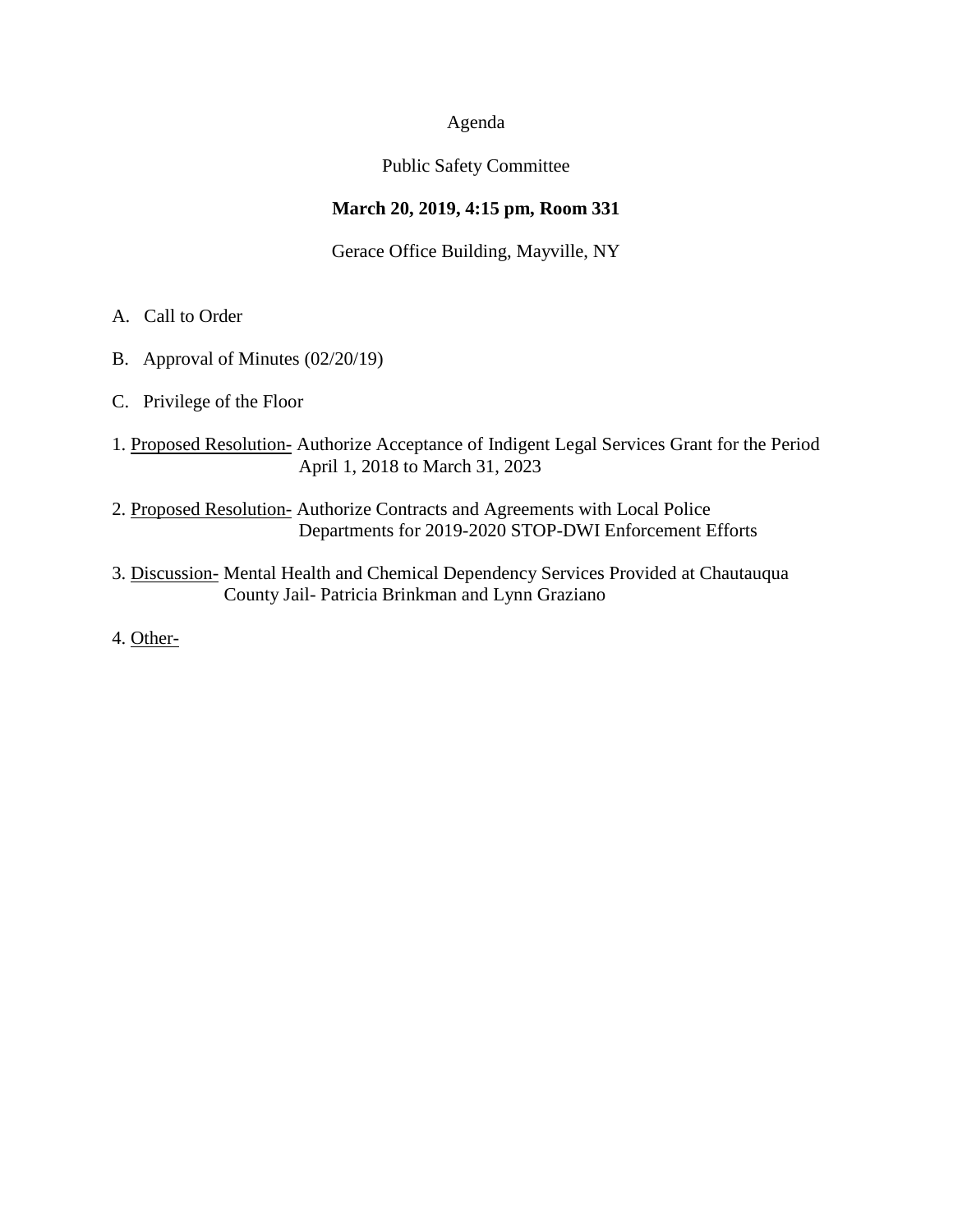#### **CHAUTAUQUA COUNTY RESOLUTION NO. \_\_\_\_\_\_\_\_\_**

**TITLE:** Authorize Acceptance of Indigent Legal Services Grant for the Period April 1, 2018 to March 31, 2023

NLB 2/21/19 ABC 3/8/19 SMA 3/10/19 KMD 3/11/19 GMB 3/11/19

**BY:** Public Safety and Audit & Control Committees:

**AT THE REQUEST OF:** County Executive George M. Borrello:

WHEREAS, the Chautauqua County Office of the Public Defender has been awarded a grant by the New York State Office of Indigent Legal Services with a funding level of \$15,539,474.61 for the operational period of April 1, 2018 through March 31, 2023; and

WHEREAS, the County of Chautauqua has participated in this program in the past and is desirous of accepting such grant; and

WHEREAS, such project funds will assist the County in providing improved quality of services under Article 18-B of the County Law; therefore be it

RESOLVED, That the County of Chautauqua hereby authorizes and approves the funding application and confirms acceptance of the funding of the grant for New York State Indigent Legal Services for the period of April 1, 2018 through March 31, 2023 in the amount of \$15,539,474.61, or as amended; and be it further

RESOLVED, That the County Executive be and hereby is authorized to sign any and all contract documents to confirm the application and acceptance and receipt of such grant; and be it further

RESOLVED, That a certified copy of this resolution be forwarded to the New York State Office of Indigent Legal Services.

**\_\_\_\_\_\_\_\_\_\_\_\_\_APPROVED \_\_\_\_\_\_\_\_\_\_\_\_\_VETOES (VETO MESSAGE ATTACHED)**

**\_\_\_\_\_\_\_\_\_\_\_\_\_\_\_\_\_\_\_\_\_\_\_\_\_\_\_\_\_\_\_\_\_\_\_\_ \_\_\_\_\_\_\_\_\_\_\_\_\_**